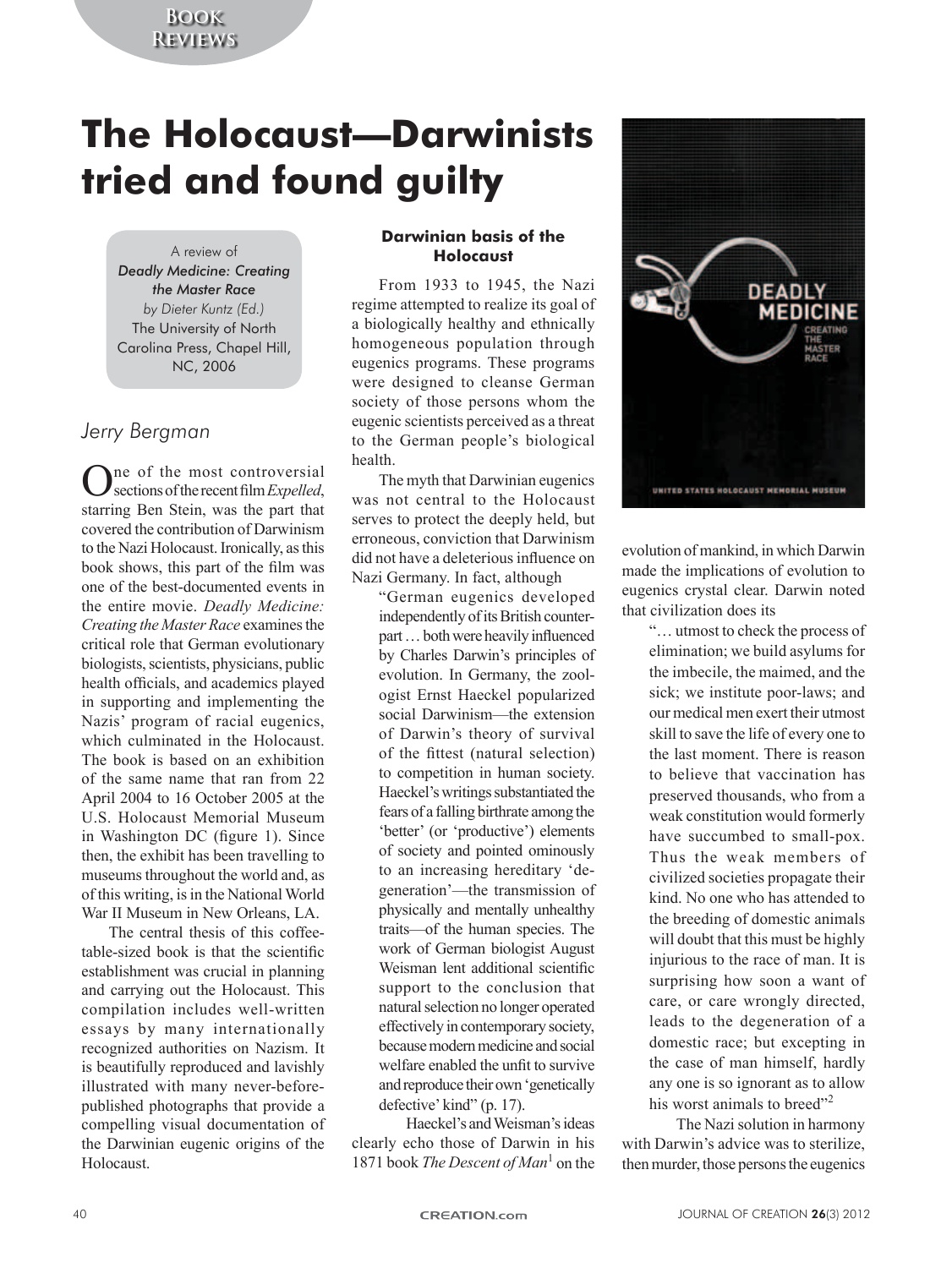'experts' judged as evolutionarily less fit. The fact is, "Darwin's work sparked great interest in biological determinism and the application of the principle of natural selection to human society" (p. 44). Darwin's cousin, Francis Galton, the man who coined the word 'eugenics' and a founder of the eugenics movement, was "inspired by Darwin's assertion that various animals increased in number in a state of nature" (p. 44). The eugenics movement was carried on by four of Darwin's sons and one granddaughter.<sup>3</sup>

Another myth about eugenics in the Third Reich is the belief that only marginal physicians in extreme situations participated in crimes against humanity, and that German mainstream medicine was not corrupted by the surrounding maelstrom. But *Deadly Medicine* contains scholarly, comprehensive chapters by Robert Lifton, Robert N. Proctor, Michael H. Kater, and Henry Friedlander, among others, that do much to show the falsity of these myths.

Yet another claim used to distance establishment science from its eugenic past debunked in the book is the claim that the eugenic movement was not science but instead pseudoscience. Professor Müller-Hill answered this charge as follows:

> "Can science save face by claiming that what was practiced in Nazi Germany was not real science, that it was only pseudoscience? … . I prefer, simply, to define science as what the majority of scientists working in the field call science at the time it is being done. Referees decide what can be published and what is to be funded—therefore, what is published in scientific journals and funded by grant agencies must be considered science. Under this definition, scientists—specifically, German human or medical geneticists … were, during the 1930s and 1940s, deeply involved in the crimes of the Nazi government" (p. 185).

Nazi propaganda, medical documents, scientific instruments, transport lists, and photographs of sites, perpetrators, and victims are all included in this volume. Most vivid, and most important, are the photos of the victims and documentary material including artwork, personal letters, and artefacts that render the horrors the victims suffered in the name of Darwinian eugenics very real. The essays consistently highlight themes essential to understanding the relationship between Nazi eugenic political philosophy and medical science.

These chapters documented the fact that race was at the core of Nazi social thought. Their goal was to produce, by the application of evolutionary principles, a racially pure, cohesive society that would reverse what the Nazi scientists saw as racial degeneration. Heredity was assigned a central role in improving German society, taking the *biology as destiny* philosophy to its logical extreme. The belief in the innate *inequality* of individuals and, by extension, of racial groups, became dogma. So Nazi 'scientists' assessed their victims on the basis of their physical, cultural, and genetic traits. These 'scientists' focused on their value (or lack thereof) to the collective German society as interpreted by the Nazi movement.

A logical extension of the assignment of unequal values to individuals was their unequal rights and lack of worth as humans. The Nazis strongly opposed the Christian teaching that we are all created "in the image of God". The Nazi political philosophy that derived its origin from evolution turned to biology, both for an explanation of social ills and for solutions to their goal of population improvement through the application of eugenic principles.

A major conclusion of the book is that the Nazi horrors were a result of "a long chain of experts, all physicians by training, who promoted a biological or scientific racism that helped make the Holocaust possible" (p. 122). A major



Photo: Albert Herring Albert hoto:

Figure 1. The 14<sup>th</sup> street entrance of the museum which has an annual budget of close to 80 million dollars and a staff of around 400. The purpose of the museum is to educate the public about the cause of the Holocaust and insure that it never occurs again.